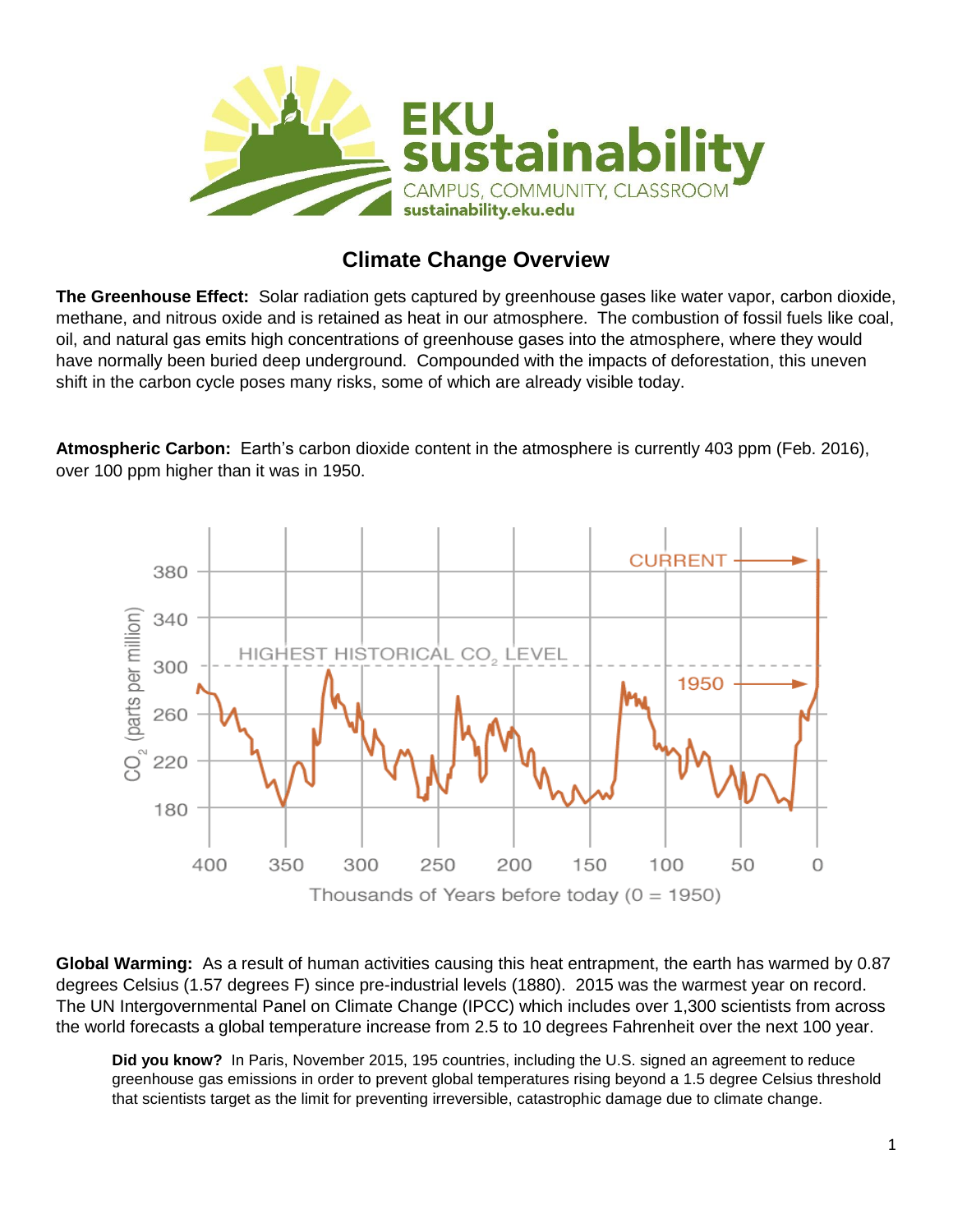

**Ocean Acidification:** Carbon in the atmosphere is also transferred to the ocean in the form of carbonic acid  $(H<sub>2</sub>CO<sub>3</sub>)$ . Since carbon is slightly acidic in water, increasing carbon concentrations in our oceans is leading to ocean acidification. Since many sea organisms produce calcium carbonate shells and exoskeletons, increasingly acidic oceans pose a significant rick to the ocean ecosystem. Shellfish, coral, and pteropods (which are a major food source for krill whales and salmon) are most at risk. Disrupting the marine food web could have catastrophic effects on fishing communities and those reliant upon the ocean as a food source.

**Polar Ice Melt:** Arctic sea is declining at a rate of 13.4% per decade since 1979. Antarctica is losing 134 billion metric tons of ice per year, while Greenland is losing 287 billion metric tons of ice per year. Adding more freshwater into our oceans causes sea levels to rise and thawing permafrost is attributed to methane release from previously frozen microbes springing back to life. The loss of the reflective ice and snow cover increases the thermal absorption of Earth, further compounding the issue.

**Sea Level Rise:** Sea levels are rising not only due to added water from melting land ice but also the expansion of sea water as it warms. Sea levels have risen by approximately 8 inches since 1880. It is projected to rise another 1 to 4 feet by 2100. Over 200 million people live within coastal flood plains. Coastal cities like New York City, New Orleans, Miami, Shanghai, London, Mumbai, and Rio de Janeiro are anticipated to be under water if a 2-4 degree Celsius increase in global temperatures is reached, as projected. Some smaller island countries like Fiji and the Maldives may even disappear.

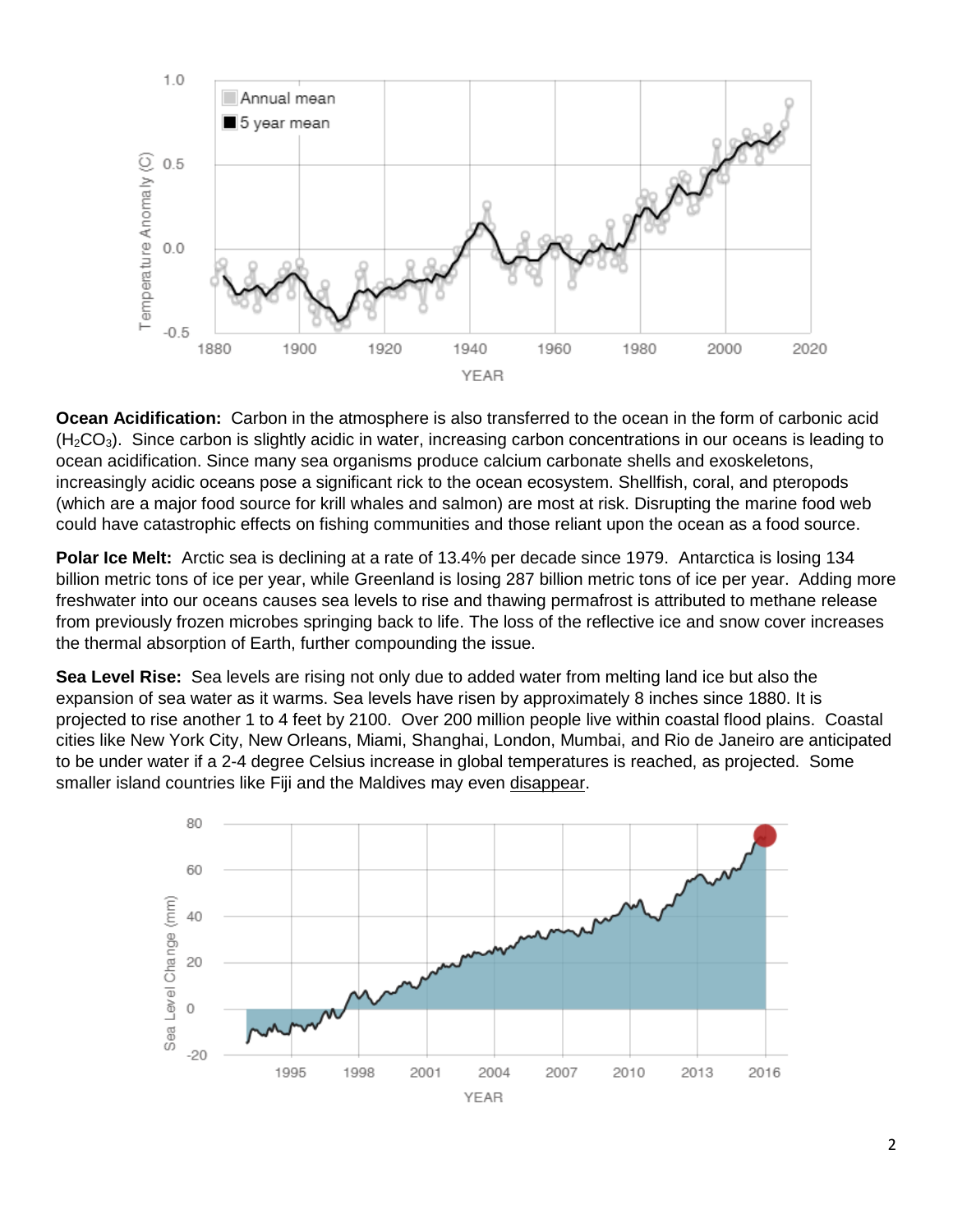**Increased Extreme Weather Events:** Due to the relative size of the oceans vs. land on earth, the oceans have absorbed 84% of the increased heat due to global warming. This heat allows for hurricanes and tropical weather to develop to catastrophic strengths and strike areas much further from the tropics than ever before. With increased water vapor in the atmosphere due to higher evaporation rates, wet weather events like floods and blizzards will become more frequent and extreme in some regions but draught and famine due to temperature increase will occur in others.

**Economic Impacts:** The economic impacts of not acting on climate change are estimated at \$44 trillion by the year 2060. In the short term, climate change will likely worsen existing global inequalities, with the richest 20 percent of countries experiencing slight gains as the world warms due to longer growing seasons. The poorest 40 percent of countries will likely see a 75 percent reduction in average income in 2100.



Change in GDP per capita by 2100 compared to a world without climate change.CREDIT: BURKE, HSIANG, & MIGUEL (NATURE, 2015)

**Social Impacts:** Competition over resources may lead to political instability and conflict. Rural communities and the urban poor will be most impacted because disadvantaged groups do not have the resources to adjust to such events as flooding or droughts that may force them to relocate or change their way of life. Small farmers will struggle to compete further with large-scale monoculture farms due to shifts in precipitation patterns and the growing season. Developing countries who are less to blame for the increase in greenhouse gases in our atmosphere will have more difficulty adapting than first world countries.

**How Can We Limit the Impact?** We must reduce our carbon footprint. From passing legislation restricting, or taxing carbon emissions to cutting federal subsidies to fossil fuel industries, governments play a pivotal role in setting the precedent for limiting climate change. Supporting the growth and development of clean renewable energy technologies is also paramount. Individuals also have the ability to reduce their own carbon footprint in many ways:

 **Be Energy Efficient**: Buildings consume 40% of the energy generated in the U.S. Reduce your electric and heating bills at home by employing some quick and easy energy efficiency techniques. You can start by evaluating your energy usage behaviors. Do you always turn the lights off when you leave the room? Do you leave electronics plugged in when not in use? Do you take unnecessarily long showers? After making some habit changes, switching out old incandescent bulbs in favor of new energy efficient LEDs is another step in the right direction. Dialing back thermostats or installing a programmable one that adjusts around your life schedule can also help you save money and energy. Check out this [guide](http://energy.gov/sites/prod/files/2014/09/f18/61628_BK_EERE-EnergySavers_w150.pdf) for more tips on saving energy at home:

[http://energy.gov/sites/prod/files/2014/09/f18/61628\\_BK\\_EERE-EnergySavers\\_w150.pdf](http://energy.gov/sites/prod/files/2014/09/f18/61628_BK_EERE-EnergySavers_w150.pdf)